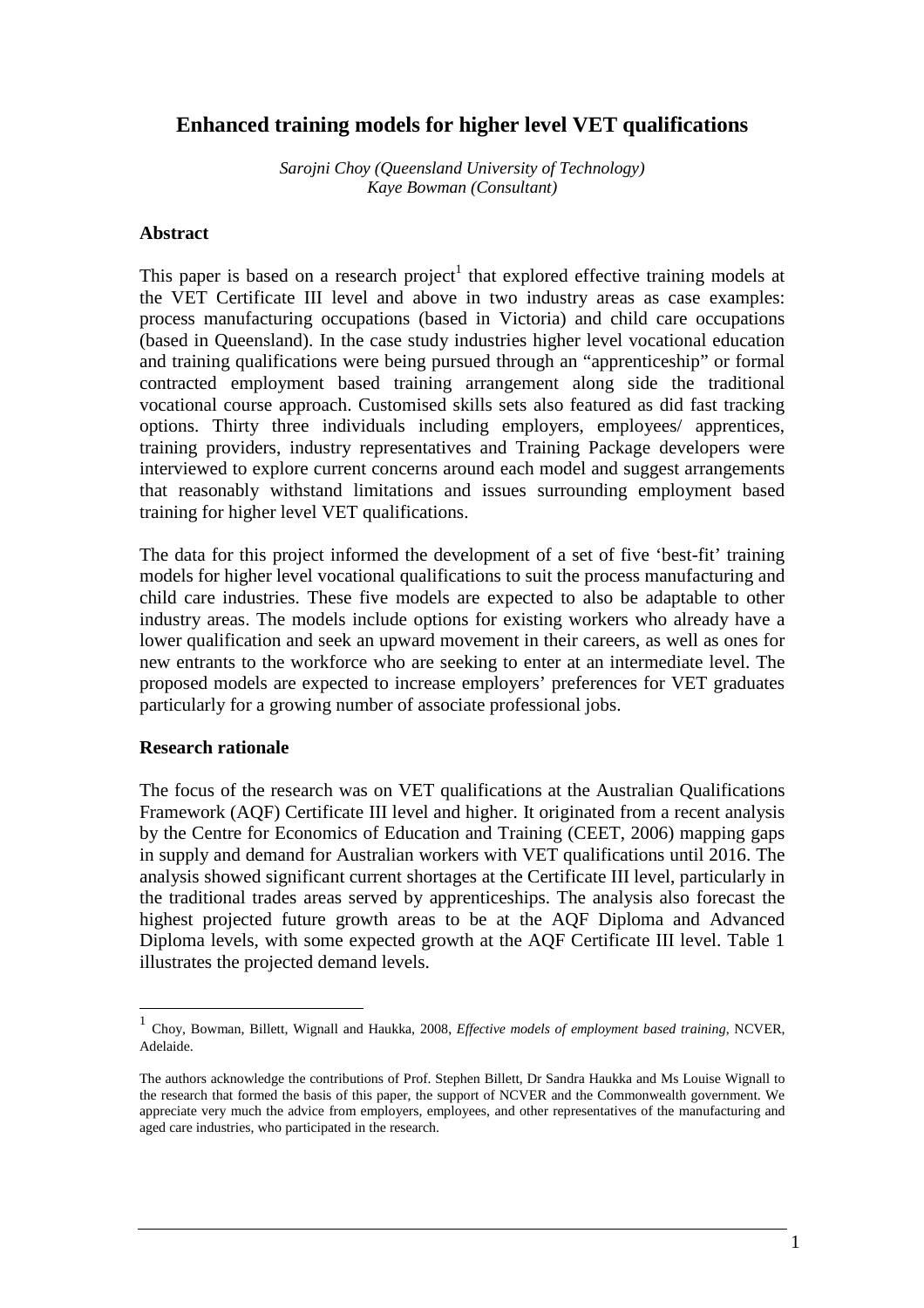Some measures have been taken since the release of the analysis by CEET (2006). For instance, in 2006 the Coalition of Australian Governments (COAG) activated measures to stimulate uptake and completion of traditional trade qualifications at the VET Certificate III and above levels. Existing employment based training models were varied and emerged in the form of fast tracking options; new skills sets qualifications; and alternative provisions for young people. Higher level VET qualifications are also supported by extending the availability of Commonwealth incentives for regulated contracts of training for the Certificate IV and Diploma levels.

|             | Total number of persons with qualifications 2006-2016 ('000's) |                                          |                                          |              |  |  |
|-------------|----------------------------------------------------------------|------------------------------------------|------------------------------------------|--------------|--|--|
| Qualific    |                                                                |                                          |                                          | Annual %     |  |  |
| ation       | <b>Requirements to meet</b>                                    | Supply at 2005                           | <b>Expected surplus increase to meet</b> |              |  |  |
| level       | 2016 target                                                    | completions rate $(+)$ / shortfall $(-)$ |                                          | requirements |  |  |
| Adv         |                                                                |                                          |                                          |              |  |  |
| Diploma 346 |                                                                | 84                                       | $-262$                                   | 27.2         |  |  |
| Diploma 536 |                                                                | 253                                      | $-283$                                   | 14.1         |  |  |
| Certifica   |                                                                |                                          |                                          |              |  |  |
| te IV       | 310                                                            | 344                                      | 34                                       | $-1.9$       |  |  |
| Certifica   |                                                                |                                          |                                          |              |  |  |
| te III      | 911                                                            | 799                                      | $-112$                                   | 2.4          |  |  |
| Certifica   |                                                                |                                          |                                          |              |  |  |
| te II       | 259                                                            | 566                                      | 307                                      | $-14.9$      |  |  |
| Certifica   |                                                                |                                          |                                          |              |  |  |
| te I        | 111                                                            | 186                                      | 75                                       | $-9.7$       |  |  |
| All         | 2,473                                                          | 2,233                                    | $-240$                                   | 1.9          |  |  |

| Table 1: Gap in the supply of and demand for persons with VET qualifications in the |  |
|-------------------------------------------------------------------------------------|--|
| ten years to 2016, Australia (CEET, 2006)                                           |  |

Note: All data relate to 15-64 year-olds excluding overseas students.

Current levels of demand for skilled workers are placing pressure on the VET system to respond to workforce skills in high demand. Commencing in 2008, the national labor government will attempt to close Australia's skills gap by expanding publicly funded training places at the Certificate III level and above (Australian Labor Party, 2007). However research on higher level VET qualifications (Stanwick & Saunders, 2004; and Foster, Delaney, Bateman and Dyson, 2007) suggests the models need to be better constructed to suit the needs of worker/learners and employers. It was this imperative that our research concentrated on.

### **Literature review on higher level VET qualifications**

Concern to increase participation in higher level VET qualifications is not new. In 1993, the Australian Employment and Skills Formation Council (1993) took up the issue and argued that high performance enterprises need to embrace technological change, move towards flatter organisational structures, and introduce work teams and greater accountability on the part of all workers. This meant that Australia had to expand the skills of the middle section of its workforce by extending beyond the entry level VET Certificates I to III qualifications to Certificate IV and above.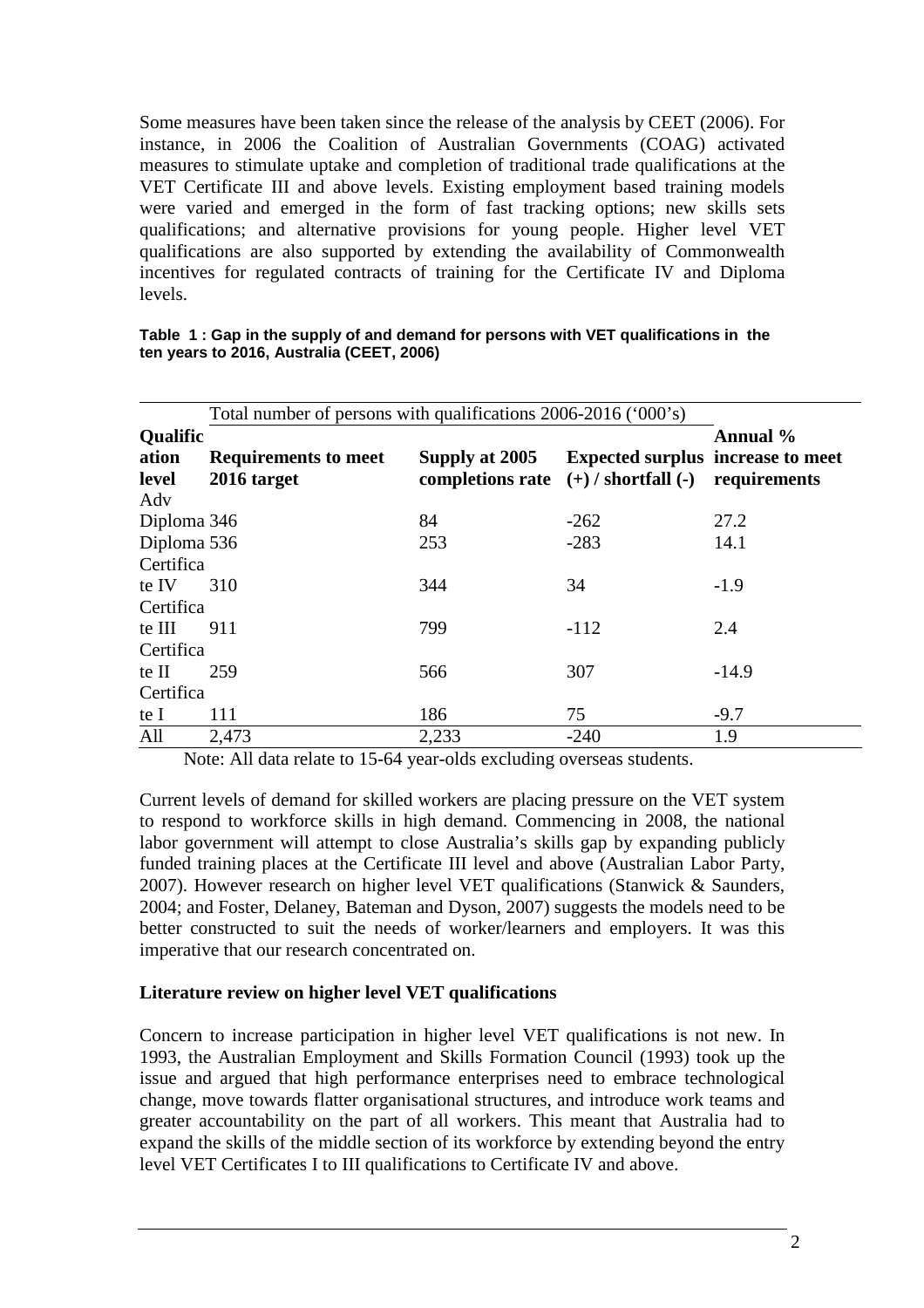In 1998, the introduction of the national training system and Training Packages began with an emphasis on nationally portable entry-level skills at AQF Certificate levels I to III. Qualifications at Certificate IV and above were to be developed later.

Almost eleven years later there are 214 Certificate IVs, 496 Diplomas and 106 Advanced Diploma qualifications listed on the National Training Information Service (NTIS) (Foster, Delaney, Bateman and Dyson, 2007). However, the uptake of these high level qualifications is surprisingly lower than expected. The reasons for this were explored by Curtain (2004), Stanwick and Saunders (2004) and Foster et al. (2007).

Curtain's (2004) survey with enterprises revealed that in many cases there was no direct link between workers at the middle-level and corresponding qualifications:

There is evidence that middle level qualifications at the entry point to employment in technical occupations provided by the VET system are in open competition with many generalist university qualifications and similarly, middle level qualifications for supervisory occupations are often in competition with non-accredited tailored short courses or specific models from accredited training programs… (p.4).

Curtain (2004) concluded that the challenge was for VET providers to offer a middlelevel skill product that better suited the needs of students and employers. Stanwick and Saunders' (2004) research showed that Diplomas/Advanced Diploma graduates were not a major skill source for professional and associate professional<sup>2</sup> occupations, even though these are the specified qualifications for these jobs. They noted that associate professional employees have a wide range of qualifications. About 13% of professionals and associate professionals are qualified to the Diploma/Advanced Diploma levels, 20% possess a university degree or postgraduate qualification. Only about 18% are qualified at the Certificate III/IV levels and a further 9% at Certificate II level (see Attachment 1 for details). Foster et al's (2007) research also showed that the demand for associate professionals is not matched to the corresponding demand for training at higher levels of VET. Their analysis revealed that participation levels in higher level VET qualifications declined between 2000 and 2005, contrary to the growth in skill needs in the labour market at these levels.

Based on their findings, these researchers (Curtain, 2004; Stanwick and Saunders, 2004; and Foster et al., 2007) concluded that VET qualifications at Certificate IV, Diploma and Associate Diploma levels require adjustments to meet the needs of employers and employees.

Curtain (2004) suggested three strategies to lift the standing of middle level workforce skills through higher level VET qualifications: a proposed VET degree; work placements for all students and work placement assistance after graduation; and short courses leading to relevant qualifications for existing workers. Stanwick and Saunders (2004) proposed five possible options for regulated employment based training

<sup>&</sup>lt;sup>2</sup> The Australian Bureau of Statistics (2006, p. 1) defines associate professionals as those who perform complex technical and administrative support functions which require an understanding of the underlying theories and methods of a particular field and significant practical skills. Tasks are often performed in support of professionals.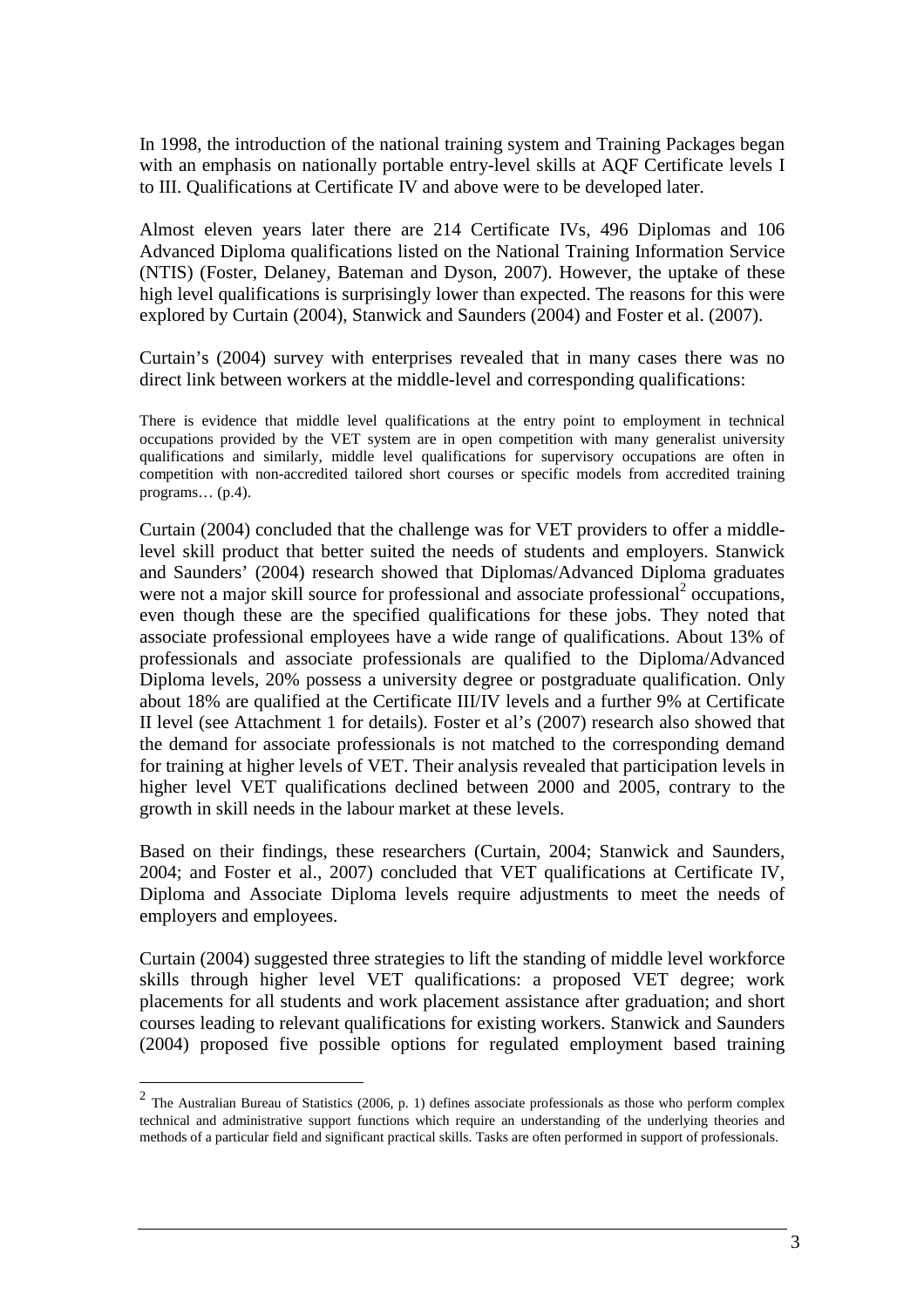contracts at the Diploma levels after consultations with employers in six industries. Some of the options were validated in our research and are explained later in this paper. Foster et al (2007) suggested three actions- relaxing the tight specification of Training Packages to job roles to enable emerging roles and skills to be readily incorporated into higher level VET qualifications; developing broader qualifications that integrate knowledge and skills across job roles and streams within the industry and have a greater emphasis on generic employability skills and business with high order specialised knowledge as electives; and increasing the work and industry experiences within the Diploma level training program. These suggestions were considered when we came to proposing effective models for high level VET qualifications.

## **Methodology**

Our study examined a variety of employment based training (EBT) models that can respond to current issues and concerns, and minimise the limitations of existing EBT models, at the same time reasonably withstand potential issues that may arise in the future. Five research questions were explored to propose effective models of employment based training:

- $\Diamond$  In what ways are current features of EBT models considered effective or ineffective, and by whom and for what reasons?
- $\diamond$  What are the features of alternative EBT models being considered or trialled at present to secure greater effectiveness for learners and employers?
- $\Diamond$  Which emerging EBT models "best fit" the needs of selected occupations in two industries and what (if any) modifications are required?
- $\diamond$  What issues need to be addressed to implement the identified 'best-fit' new EBT models in the selected case study occupations and industries?
- $\Diamond$  What is the utility of the proposed new EBT model(s) in the case studies for other occupations/industries?

The research focused on two industry areas as case examples. In choosing the industries and occupations, consideration was given to those which

- are keen on higher level VET qualification levels at the VET Certificate III and IV, Diploma, and Associate Diploma levels.
- have activities in alternative training models at these levels, and
- have future employment growth and good job prospects at these levels.

Following consultations with stakeholders in industry and the VET sector, occupations in the process manufacturing industry and child care occupations in the community services and health industry were selected for this study. The case study for the process manufacturing occupations was based in Victoria and the child care occupations case study in Queensland. The researchers relied on the accessibility and availability of the sample. Thirty three individuals, representing employers, employees/apprentices, VET providers, industry bodies and Training Package developers participated in the study. Although the sample size is small (seventeen participants representing the process manufacturing industry and sixteen from the child care industry) and may not be representative of the stakeholders, the issues and views expressed by those interviewed are consistent with what was found in the literature review.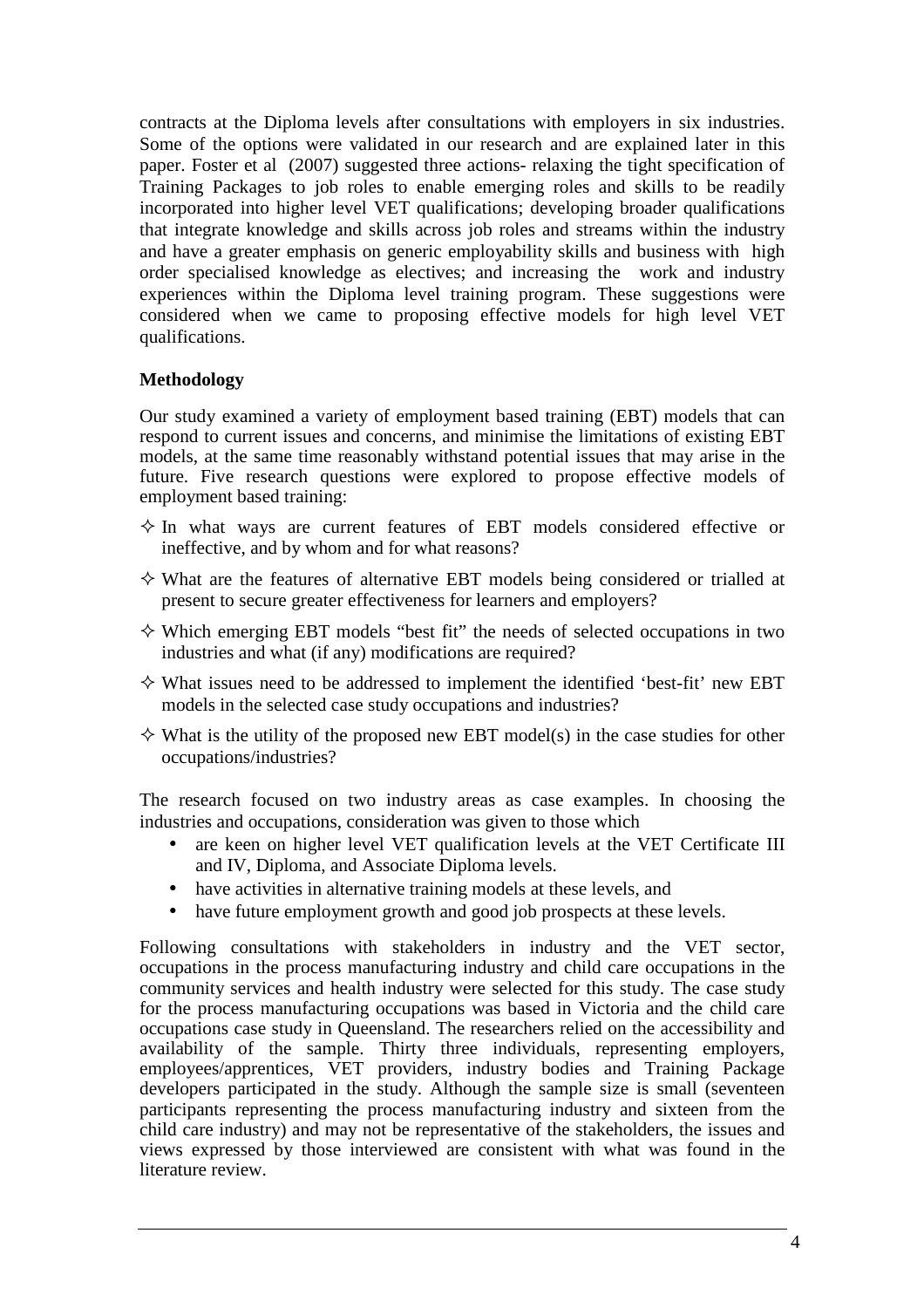Separate sets of questions guided data collection from employers and other stakeholders, and from employees in training. The interviews questions explored their experiences with Certificate III and higher level VET qualifications in terms of the capacity of various models to produce quality outcomes and be functionally operative.

The interviews included discussions around

- formal education opportunities to engage with knowledge about the vocation
- experiences of vocational practice in the workplace, or the enactment of the occupation for which they are preparing
- opportunities to engage with experts who can guide the learner, monitor their progress and provide direct assistance for things they will not learn through discovery alone
- duration of the training and whether it was long enough to learn and practice the repertoire of vocational knowledge and skills required, and
- assessment and certification practices.

Other issues that impact on functional aspects of the models were also explored such as regulations, administrative and licensing arrangements, and aspects of workplace employment relations including wage rates and their links to work situations.

Data was collected through face to face and telephone interviews and via emails from seventeen participants representing the process manufacturing industry and sixteen from the child care industry. We relied on the accessibility and availability of the sample during the period of data collection. Although the sample size is small and may not be representative, the issues and views expressed by those interviewed are consistent with what was found in the literature review.

### **Key findings from the case studies**

Employment based training models at the Certificate III and IV, and Diploma and Advanced Diploma levels in the two case studies included examples already described in recent literature. However, some variations to current models to suit age and experiences of the worker/learners, were suggested. For each of the models, there was a strong preference for a combination of 'on and off' the job training components. This result echoed the findings and recommendations of other researchers (Curtain, 2004; Stanwick and Saunders, 2004; and Foster et al., 2007).

### *Process manufacturing industry (Victoria)*

Australian manufacturing industry has a long history of training and is in the process of changing further its training options to remain competitive. There is a strong need and desire for faster, smarter trades training outcomes and for higher level skills in manufacturing. The new Competitive Manufacturing Training Package articulates qualifications ranging from Certificate II to Advanced Diploma levels. The Technology Cadetship extends opportunities for some. It is a contract of training arrangement, aimed at young new entrants, that is being implemented at the AQF Certificate III and 1V levels and is to be expanded later to the Diploma and Advanced Diploma levels. Furthermore, there are post trade courses and custom built training options for existing workers to move to specialised roles and to the technician level.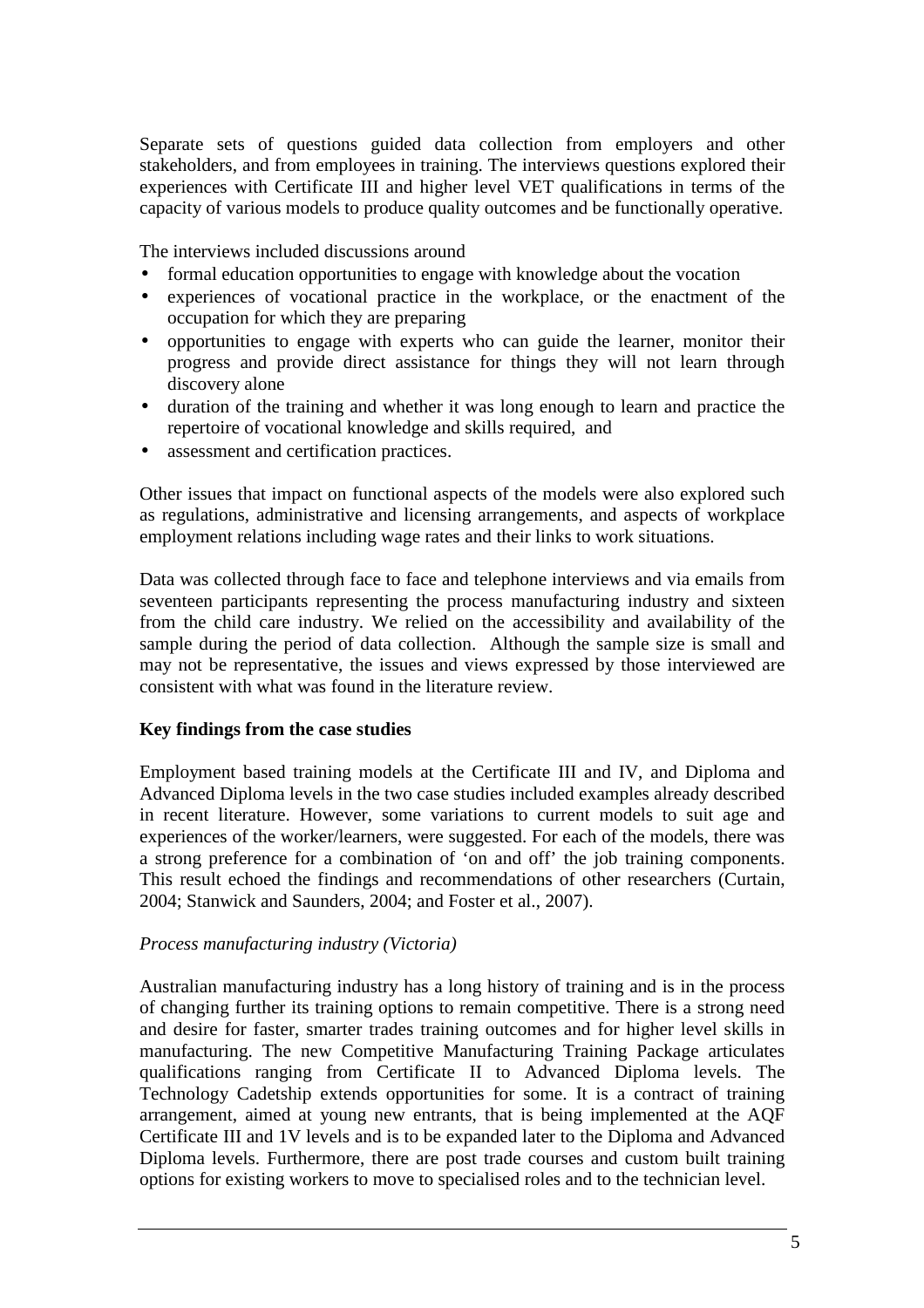Both employers and employees who participated in our study supported the new Competitive Manufacturing Training Package and Technology Cadetship. Employers believed that the fast tracking option for Certificate III trades qualifications could be delivered in less than the traditional four years for existing mature age workers who already have well developed technical skills. However they recommended the four year duration for young people to develop to the point where they can operate autonomously. Overall, employers favoured fast tracking provided a quality assurance process is in place. That is, the potential candidates are tested for suitability for fast tracking and/or higher levels skills training before this option is offered. They suggested an offer of the fast track option perhaps at the six month point into their training for Certificate III so as to maximise their investment in training.

In the manufacturing industry, Certificate IV qualifications are often undertaken by tradesmen as part of post trade training in specialist areas such as plant maintenance and leadership/ supervisor. Some employers support only a customised skills set instead of a full Certificate IV qualification at this level as better suiting their purposes. However, employees expressed a preferance to learn more than that required to meet the purposes of their employers in order to expand their opportunities in the labour market.

Existing workers pursuing a Diploma or Associate Diploma qualification to obtain technician level jobs were doing so through institution based courses, often at their own expense. They suggested that the courses should be improved through the addition of in industry components to 'back up the theory", and went on to proposed practical "shop" demonstrations or site visits. Existing workers were not convinced that the contract of training arrangement for a Diploma or Associate Diploma was a suitable option for them. They did not want employer control over what they learnt. They were not concerned if the theory they were learning did not directly align with their current employment. Their intentions were to broaden their knowledge and skills beyond what was needed for immediate application and in specific workplaces. None of them saw their current place of employment as their ultimate goal, and were using their studies to 'move up and on'. Older workers had already done the 'hard yards' of study at night and were less keen on more of this mode of learning. Those relatively young (mid 20's) were prepared to spend time at night for learning but wanted more certainty that their investment of time would pay off in pay scales and career development.

Employers were generally pursuing specialised skills sets training as alternatives to Diplomas and Advanced Diplomas (especially for existing workers with trade qualifications). They observed that Registered Training Organisations (RTOs) offer models of delivery for post-trade training and full-time Diploma and Advanced Diploma level training that is not connected directly to workplace practice or assessment. This adds to their perceptions that staff in RTOs are not 'up to speed' on the way things are done in industry. Industry also demands highly credible 'cutting edge' trainers who, they believe, do not exist in government funded RTOs.

Specialised skill-sets to meet the specific needs of the manufacturing industry are a growing currency, although some are not easily characterised at an AQF level. Employers who offer training for specialised skill-sets use the job description as the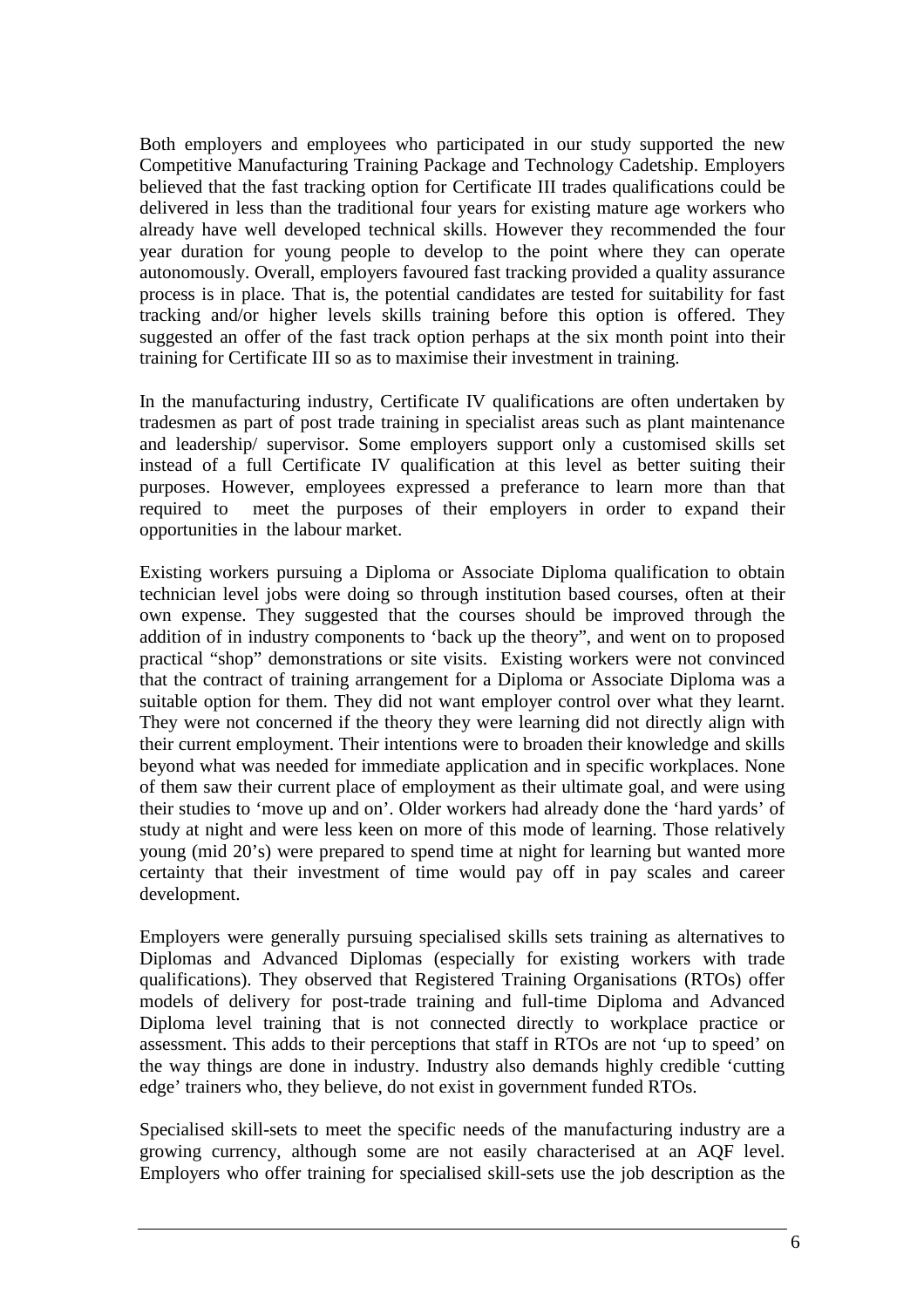basis to begin training and work back to map against relevant parts of Training Packages, mixing and matching from different packages and AQF levels (e.g. some from Diploma level, some from Certificate IV level etc.). Employees regard new qualifications based on skills sets as an option but they didn't like the idea of too many 'mickey-mouse' subjects offering small niche areas of knowledge without the proper grounding in the basics. Trade Graduate Vocational Certificates and Diplomas were also being considered for existing workers with trade skills.

During the interviews, the main workplace relations issue related to pay rates. Qualifications are aligned to job classifications with various degrees of formality in manufacturing areas. There are accepted award training wages for those in training as well. For older workers pay reductions during training were not acceptable because it impacted on family commitments. However, there were examples of supplements (eg. bonuses and other rewards) to overcome issues with wages during training. Some "good" apprentices/learners who performed well were paid above the award training wages.

## *Child care industry (Queensland)*

The child care industry is less affected by technology and resulting work changes than is the manufacturing industry. Child care is a growth sector with skills shortages and prescribed qualifications for practitioners that prove difficult to adhere to because of the hands on nature of the work and mandated staff to children ratios.

The Queensland legislation allows employers 'to engage workers without the necessary qualification if the engaged person has the required qualification of the level below' as long as they start 'a relevant course for the position they are engaged in, within six months and complete the course within the prescribed finishing period' (Queensland Community Services and Health Industry Training Council, 2005, p. 10).

Workers in the child care services can be grouped into three levels of employment: senior (Director/Coordinator); middle (Assistant director/group leader/teacher); and Assistant. In terms of VET qualifications, an assistant requires a certificate 111 qualification, a group leader a Diploma and a director an Advanced Diploma. The qualifications are within the Community Services Training Package.

A Certificate III qualification can be started while in school through a traineeship and allows a student/ employee to work as an assistant one day a week so long as they are 17 years old. An employment based apprenticeship is the alternative.

Senior members of the child care workforce and employers who were interviewed advised against school leavers entering the child care sector and proceeding as fast as possible through the qualification structure. This may be possible in other sectors/industries but in the child care sector experience in a number of settings is highly recommended and sought by employers when recruiting workers.

Apprentices who are in full-time employment are permitted varying periods of study time, with many expected to complete the formal learning tasks in their own time. While this type of arrangement worked for apprentices who are more self-directed and motivated, other apprentices preferred time during working hours to complete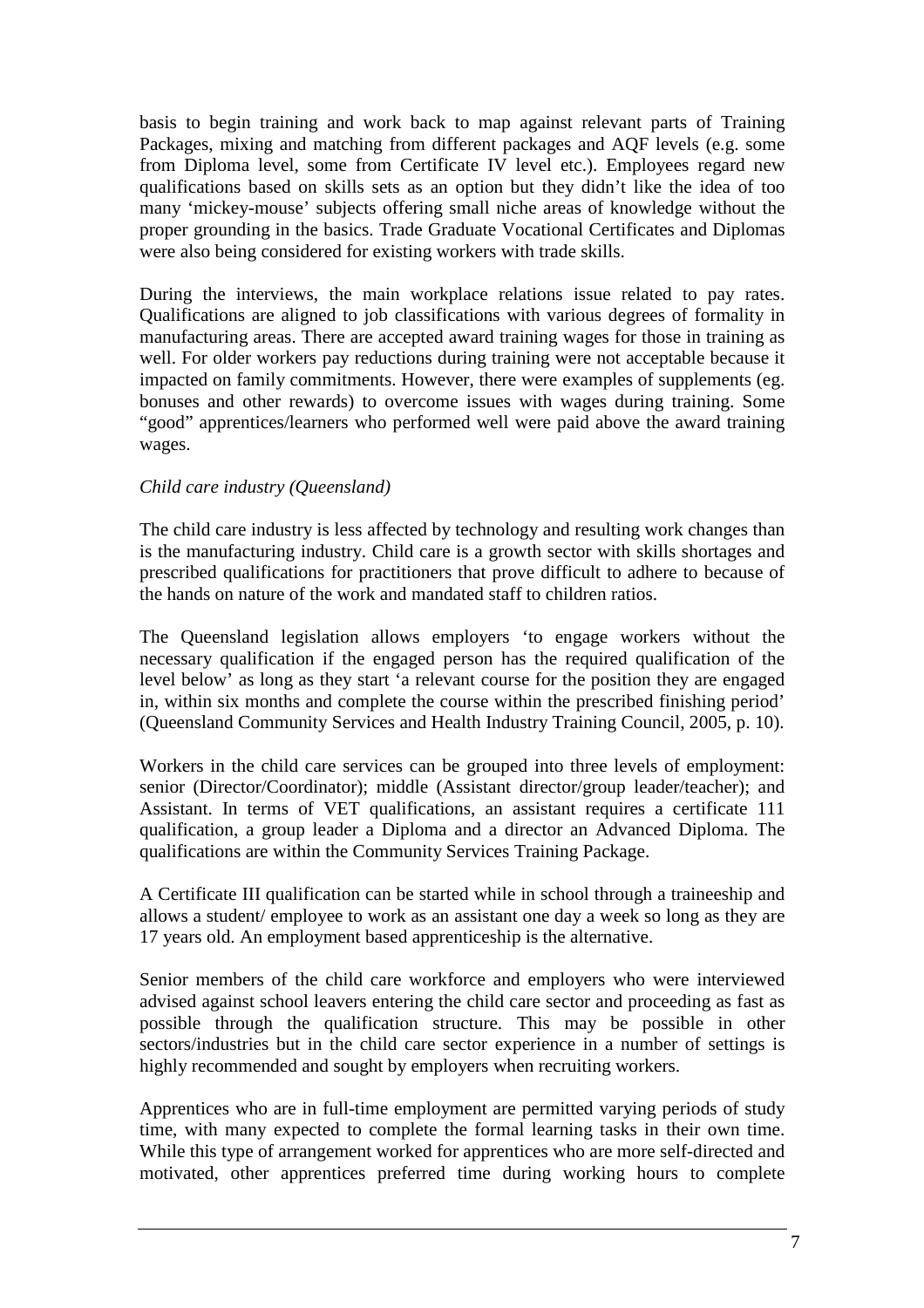learning tasks. However, the regulation around the number of staff required on the floor at any given time places constraints on quality time for supervision or for completing learning activities during operating hours. Also there is no incentive on the employer's side to encourage the worker to become qualified because "enrolment" is accepted as "qualified" for all levels of occupation under the Queensland legislation.

Child care workers develop higher level skills (above a Certificate III qualification) through a combination of on the job training and off the job training that is facilitated in face-to-face and online modes. Some employers were concerned about the quality of graduates who had completed vocational courses offered as full-time, part-time or online. Their dissatisfaction with the quality of graduates led some operators of child care services to register as a training organisation. By doing this they are able to offer apprenticeships to their existing staff and provide training that they consider of high quality.

To allow experienced, unqualified workers to meet the qualification requirements for Group Leader and Director it was suggested that sets of skills could be grouped for recognition. There was a view by some that experienced unqualified workers could be attracted if their learning was focused around skills sets. However, there was a strong view about the importance of having a full qualification eventually.

An issue with workers at the Director level enrolled at the Diploma is that they do not have other staff to supervise them. This contravenes the conditions of training for an apprenticeship.

Those interviewed suggested several requirements of a "best fit" model to achieve successful training outcomes. The features included; integration of theory with on-thejob activities where apprentices can work with qualified staff and learn from them; practical and less academic learning resources; provision of the required study time in the workplace (and without a drop in wages) whilst at the same time maintaining the required staffing level on the floor; and assessors to have the necessary knowledge of the industry; and improved recognition processes to reduce the duration of an apprenticeship.

Overall we found the current model for higher qualifications in the child care sector may be pedagogically sound in terms of experiences of the vocational practice, duration and link to formal education. However, the model is weak in terms of expert support in the workplace, and assessment and certification

The other key issue was pay rates. They were considered too low for the kind of work done and when compared to other industries. This is why employment based contract of training approaches were preferred in place of course based training in own time for a VET qualification at and above Certificate III. The offer of apprenticeships in Diploma of Children's Services is expected to boost higher level skills and qualifications of child care workers.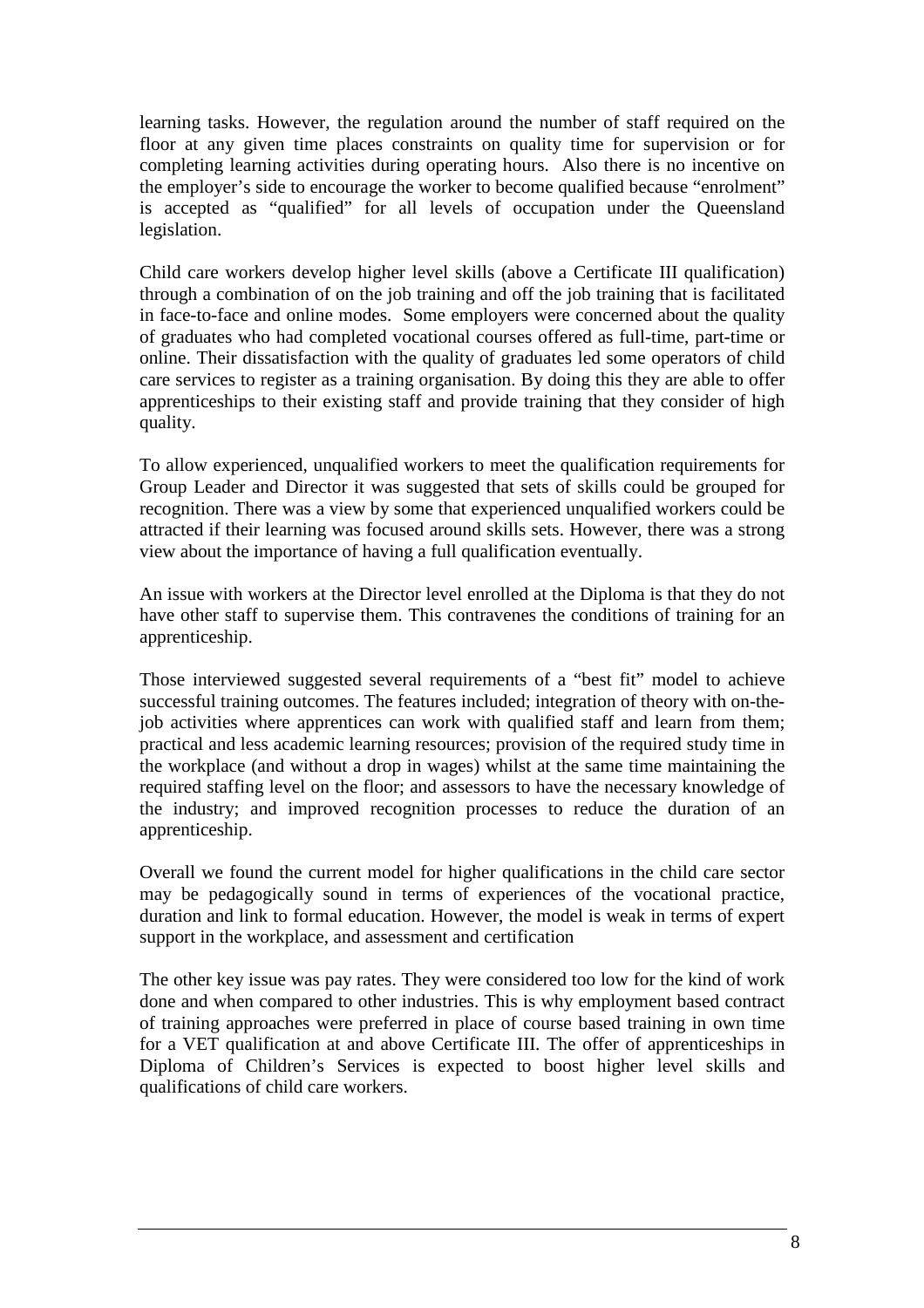### **Proposed effective training models for higher level VET**

Our analysis of existing training models and the key drivers for change and issues arising alluded to five fundamentals for effectiveness. Effective EBT models we concluded need to be pedagogically sound; functionally operative; provide quality skills; have utility and be sustainable; and address requirements for quality outcomes. These dimensions formed the conceptual framework for selecting best fit models for higher level VET.

An effective EBT model that is pedagogically sound and provides quality skills outcomes has three main features. First, vocational experiences should comprise an integrated on and off the job training and employment arrangement. Learners should be allowed graduated access to vocational experiences of the kind to be learnt to gain competency. Also the learning needs to be based on competencies in Training Packages. Second, expert support needs to be made available to provide opportunities for learners to engage with experts who possess the knowledge to be learnt, who can guide the learner, monitor their progress and provide direct assistance. Experts also need support and time allocation. Third, the duration of the vocational experiences should be long enough to provide a repertoire of experiences that secure learning of the scope of the vocational activities to be practised. While learners should be assessed when considered ready, the assessment should be in ways which show that the learner can practice their vocation in circumstances other than just where it was acquired.

Two main functional features make EBT models effective. The first relates to clearly stated roles, responsibilities and costs for learner, employer, government and other stakeholders (often stated in the training contract). Agreements around these will enable learners to participate in learning while earning and allow employers to be competitive. The VET providers (RTOs) will also be able to maintain flexibly the arrangements, as supported and regulated by government. The second functional feature relates to access to User Choice<sup>3</sup> arrangements.

Two key features reflect the utility and sustainable nature of effective EBT models. Firstly, such models should meet skilled labour requirements. That is, meet skills shortages, allow apprenticeship diversification from mainly regulated trades to other industry areas, and be available for up-skilling or re-skilling of the whole workforce. Secondly, they should meet the needs of changes in how work is organised through outsourcing, casualisation and for specialisation. Such models should offer long term solutions, withstand future skilling needs, and add to national skills development.

Research by Bowman et al. (2005) identifies three main features of EBT models that lead to quality outcomes. These are: high level of employer support and commitment to the apprenticeship/ traineeship; compliant with legislative and regulatory requirements for the occupation; and minimum administrative burden on employer. Bowman et al. (2005) advocate a good working relationship between apprentice/trainee and employer. Quality outcomes are achieved when the workplace supports the development and maintenance of a positive learning culture, and where experts in the workplace are given time to conduct the training. Adequate structure in the training at work also provides good employment outcomes. Legislative and regulatory requirements for the occupation include a good training plan, application of Recognition of Prior Learning, provision for assessment when apprentices/ trainees

 $\overline{a}$ 

<sup>3</sup> User choice = Employers have a choice in selecting a registered training organisation (public or private) for the off the job component of the EBT. They can also negotiate the content, method of delivery and sequencing of training.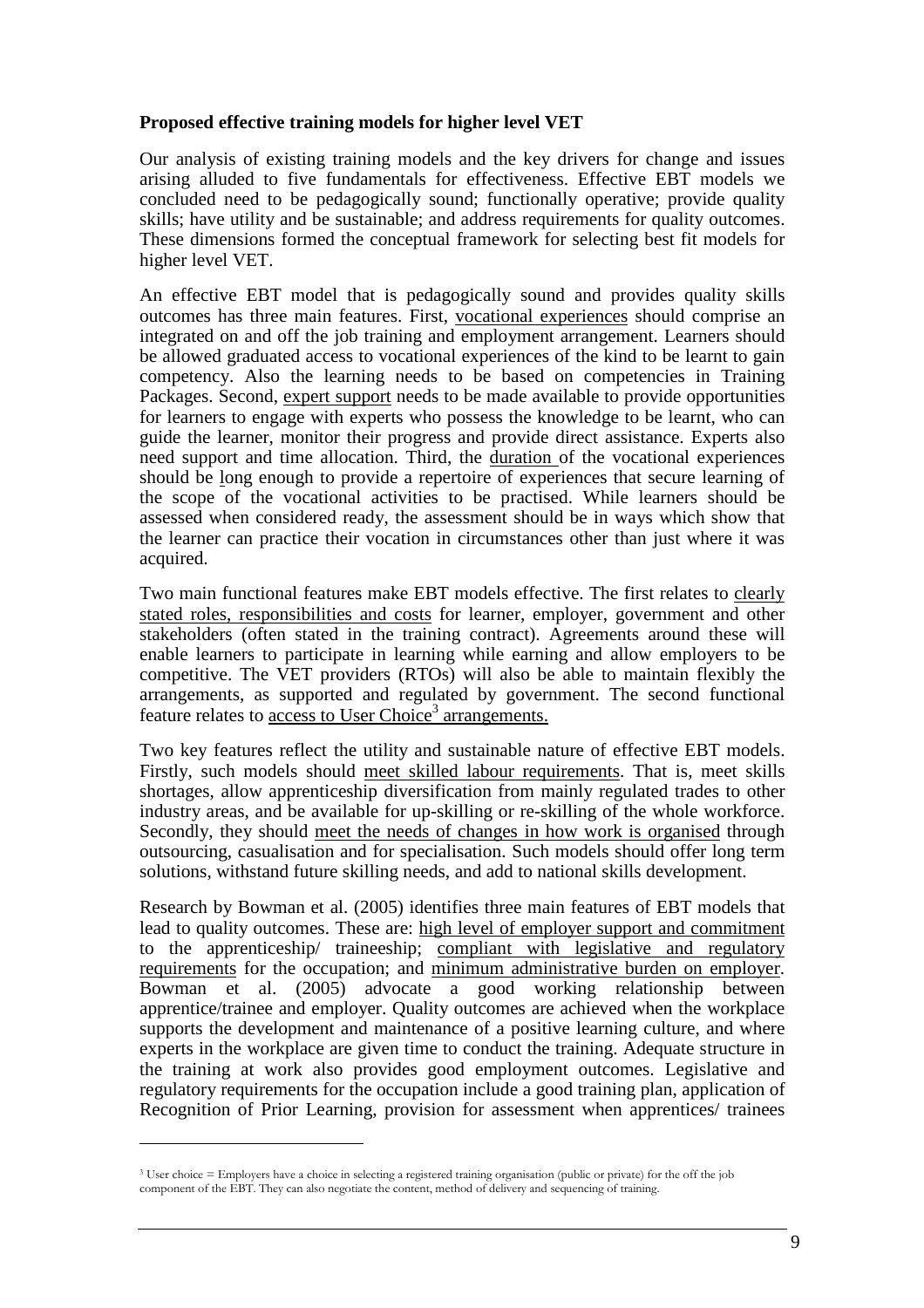are ready to be assessed, teachers and workplace trainers with appropriate level of skills and expertise who are also aware of contemporary workplace changes. Models that engage Group Training Company minimise administrative burdens on employers.

Drawing on the data collected in the two case studies and considering the features of effective training models we proposed five models for higher level VET qualifications. Clearly, a "one size fits all" approach is a thing of the past. Three of the models are associated with new entrants and initial preparation for the occupation, and include two models proposed by Stanwick and Saunders (2004). The other two models are associated with higher than the base certificate III to provide further or specialised training among existing workers. We provide a table 2 that compares the five models at then end of this section.

- A. Three entry level models
- 1. 'Traditional' entry-level training model

This reflects the current apprenticeship/traineeship model. It features sets of learning experiences in both the workplace and the educational settings (i.e. RTO) across the duration of the entry-level period of training (i.e. between one and four years). It is anticipated that worker-learners will attend and engage in experiences in educational settings as part of their work. The balance of experiences in this model will always be more on the workplace (e.g. 80% workplace - 20% education institution), and this degree of emphasis will increase across the duration of the program. An enhancement here is for greater integration of the learners' experiences in the workplace and educational settings, in which both the workplace and the educational provider will participate. The educational provider might be expected to exercise leadership in bridging what is learnt in the two settings, and advising about appropriate workplace pedagogies to facilitate learning.

Theoretically, this model has potential to sustain much of the trade skilled preparation for manufacturing and is needed in the child-care sector, particularly for the skill and career development of lower-level child-care workers. However, the implementation of this model needs to address poor completion rates. Perennial limiting factors such as inconsistent regulatory arrangements, non-compliance by employers and RTOs, poor audit processes, variations in the interpretation and practice of competency based training, wages and awards also need to be resolved to make this a more effective model.

2. 'Accelerated' entry-level training model

This model constitutes an expedited version of the 'traditional model'. The purpose is to assist selected worker learners speedily progress through the process of skill development through more effective and intense experiences in both, the workplace and educational institution. The accelerated apprentice will attend and engage in experiences in the educational setting as part of their work, however this may be in a more condensed or distributed form. There will need to be responsibility exercised by both the workplace and the educational provider to carefully manage the expedited skill development processes to meet student and workplace requirements. In this instance, leadership for managing the effective integration of experiences in the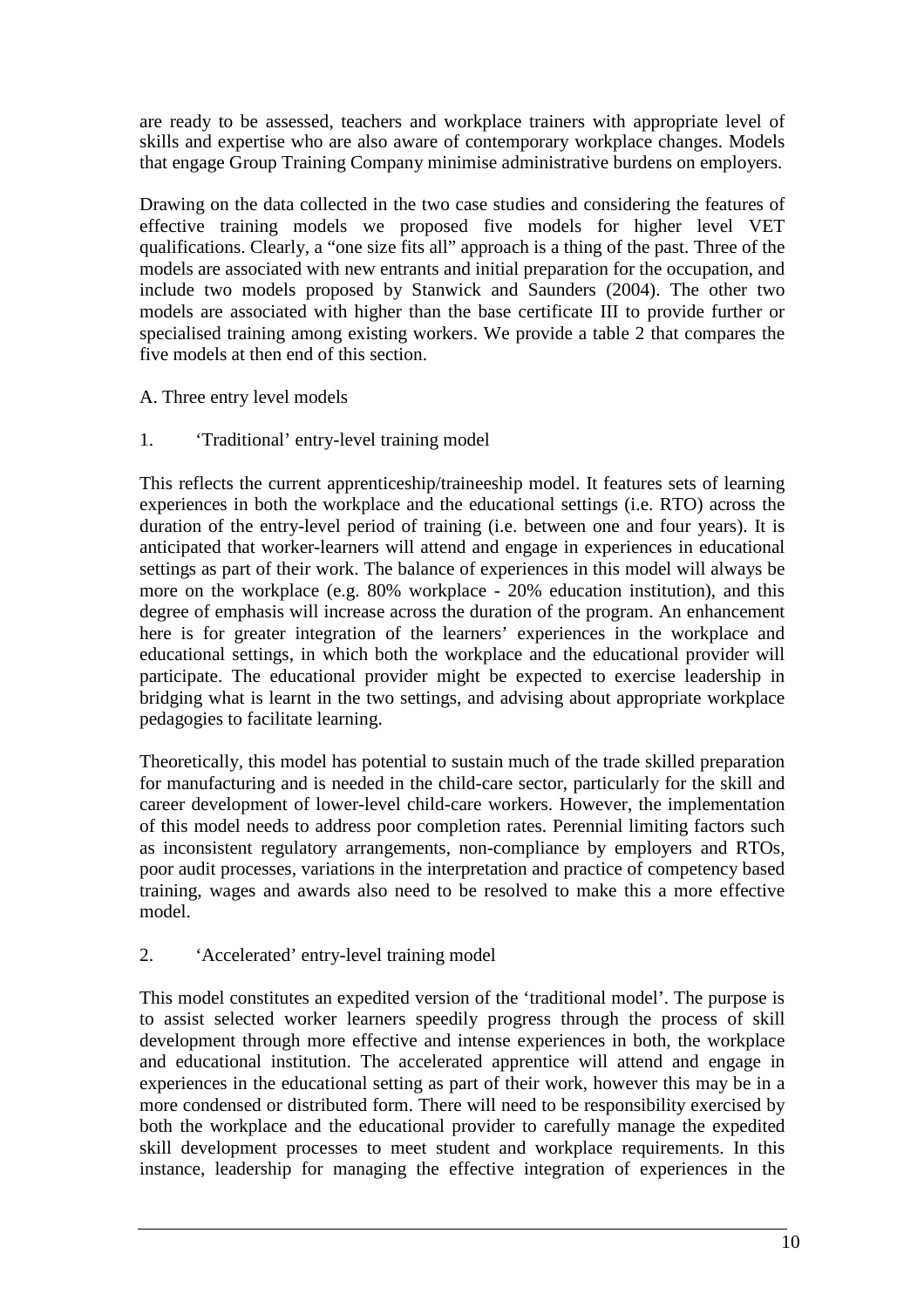workplace and educational setting needs to be shared and collaboratively regulated. The bridging of knowledge and skills gained at the two sites will rely heavily on the nature of partnership arrangements between educational institutions and the workplace. This model is one which might be used to provide the kinds of expedited initial skill development currently being requested by the manufacturing sector. The accelerated nature of the model relies on Recognition of Prior Learning, performance reviews and selection processes. Issues such as the practice of competency based training and assessment, wages and awards will have implications for the implementation of this model.

3. Internship entry-level preparation model

This model provides for a period of employment related learning beyond the completion of an expedited entry-level training process that would initially lead the worker-learners to be afforded the status of 'internees'. This would provide them with recognition and the interim authority to practice their occupation. After a further and stipulated period of employment related learning experiences (e.g. one year), both the employer and educational institution will finally assess and recognize the learner as being fully certified for the occupation. This model offers an alternative to the wholly expedited model being requested by the manufacturing sector. It addresses concerns within that sector about the need for an appropriately long period of initial preparation to develop the capacity required for trade level work.

Although such a model has potential for meeting the needs of the manufacturing and similar industries, particularly with more established employers, details of its operation may vary from site to site. More research is required to explore its implementation with small sized workplaces and those in regional and remote areas. The implications for awards, and assessment and certification also need to be addressed.

B Two existing worker models

The next two models are based on assumptions that participants are building upon their existing occupational knowledge; are mature in terms of age, interest and capacity to be self-directed for learning; and have some capacity to autonomously integrate their learning experiences at the workplace and that offered by the educational institution. This would then open up the possibility for engaging in those components of preparation that are offered by the educational provider, and arranging for work experiences other than those required for their workplaces. A move away from being wholly centred on enterprise need, also serves a more individual goal: that of gaining a holistic set of skills and elevating the standing of higher vocational education and training qualifications.

## 4. Extension model of entry-level preparation

This model of entry-level preparation is intended for mature workers (eg. experienced manufacturing or child care workers) or those who are entering the particular occupation after or on the basis of success in another (e.g. child care centre Directors). It is based more strongly on employment based experiences, supported by educational provisions that will largely occur outside of work time, and will not require the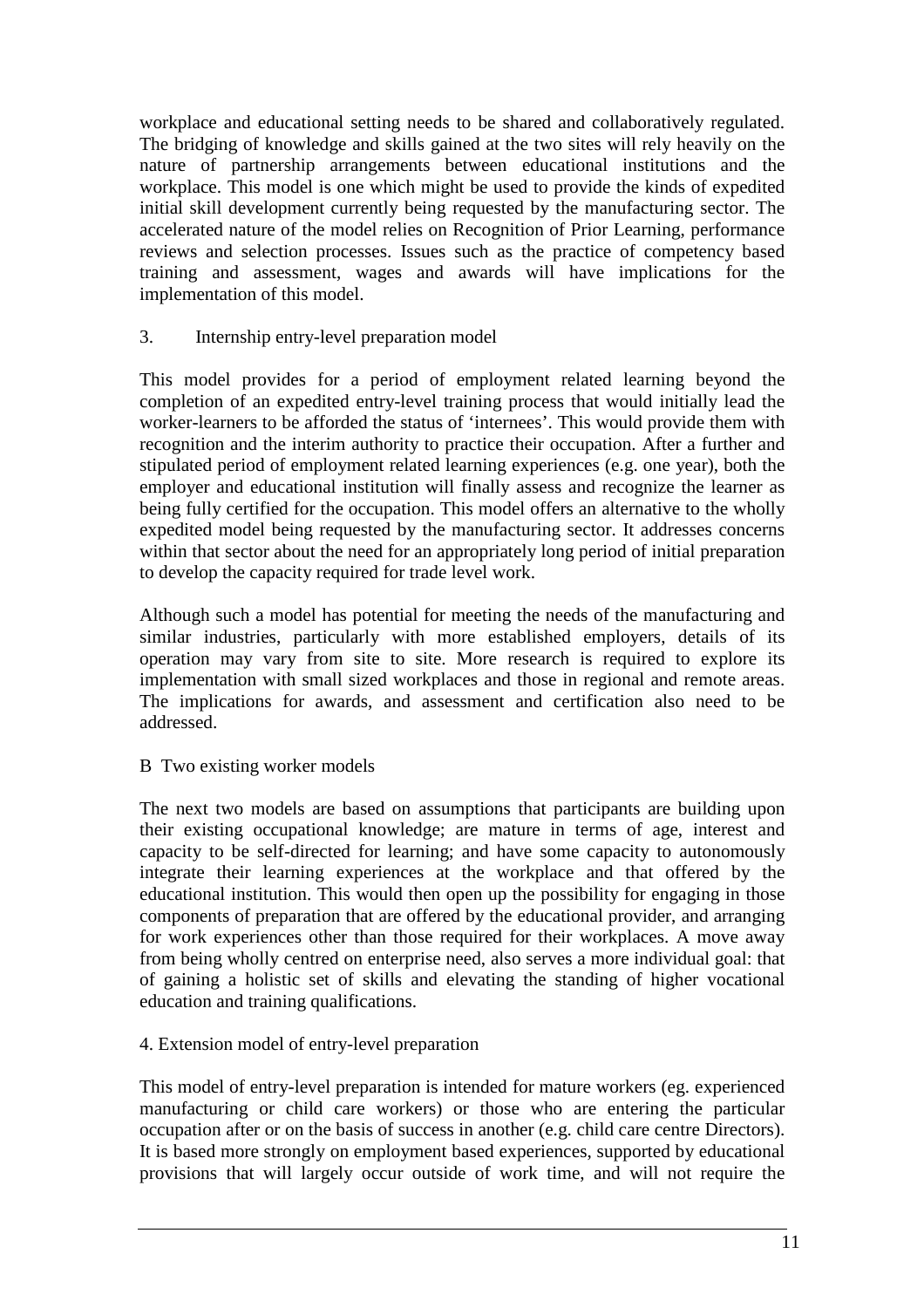worker to attend an educational institution on day or block release. Instead, to assist the worker-learners develop their occupational capacities, the employment based experiences will be augmented by an extension kind of educational provision (e.g. in the evening, at weekends or by distance). This type of arrangement is primarily imposed by child care legislation that determines the number of workers 'on the floor' attending to children during operational hours.

This model requires and expects that the learner is well-placed to be self-directed in their learning. The responsibility for securing a rich integration of experiences is shared among the educational provider, employer and worker-learners in terms of how the learning is organised and recognised. This model addresses the kinds of needs for initial skill development for those entering an occupation with a level of maturity in skill and capacity and, who need to find other ways of balancing work and learning, other than through block or day-based engagement in educational institutions. For instance, child-care centre directors are seen as having their needs met by this model of entry-level preparation.

## 5. Extension model for further development

This model is similar to model 4 (extension model of entry-level preparation) described above. It addresses further skill development for an occupation where a level of maturity of skill and capacity already exists. It suits individuals who need to find ways of balancing work and learning, other than through regular college attendance during the day. The model can meet the kinds of needs articulated by the Advanced Diploma in engineering worker-learners in the manufacturing case study.

The above models of EBT seek to address the overall goal of providing good preparation for worthwhile jobs and in doing so, address the kinds of characteristics required of effective EBT. That is, these models are held to: (i) be pedagogically sound, (ii) lead to quality skill formation, (iii) have positive outcomes for both individuals and the straight enterprises, (iv) be functionally operative, and (iv) be effectively enacted and sustained over time. The alignment between these characteristics and the proposed models is briefly mapped in Table 2.

## **Conclusions**

Our research shows that worker/learners want to play a role in the design of higher level VET qualifications. They want a proportion of off and on-the-job training in their preferred options and to gain knowledge and skills across job roles and streams within the industry, and not just their own enterprise. The five models described in this paper attempt an equilibrium between work based and institution based experiences. The models include options for existing workers who already have a lower qualification and seek an upward movement in their careers, as well as ones for new entrants to the workforce who are seeking to enter at an intermediate level. These models are expected to increase employers' preferences for VET graduates particularly for a growing number of associate professional jobs.

The proposed models need to be tested more widely in the two case study as well as other industries around identified issues in the regulatory environments; education and training content and delivery; and workplace/ employment relations. These issues play out differently by industry/occupational and enterprise area.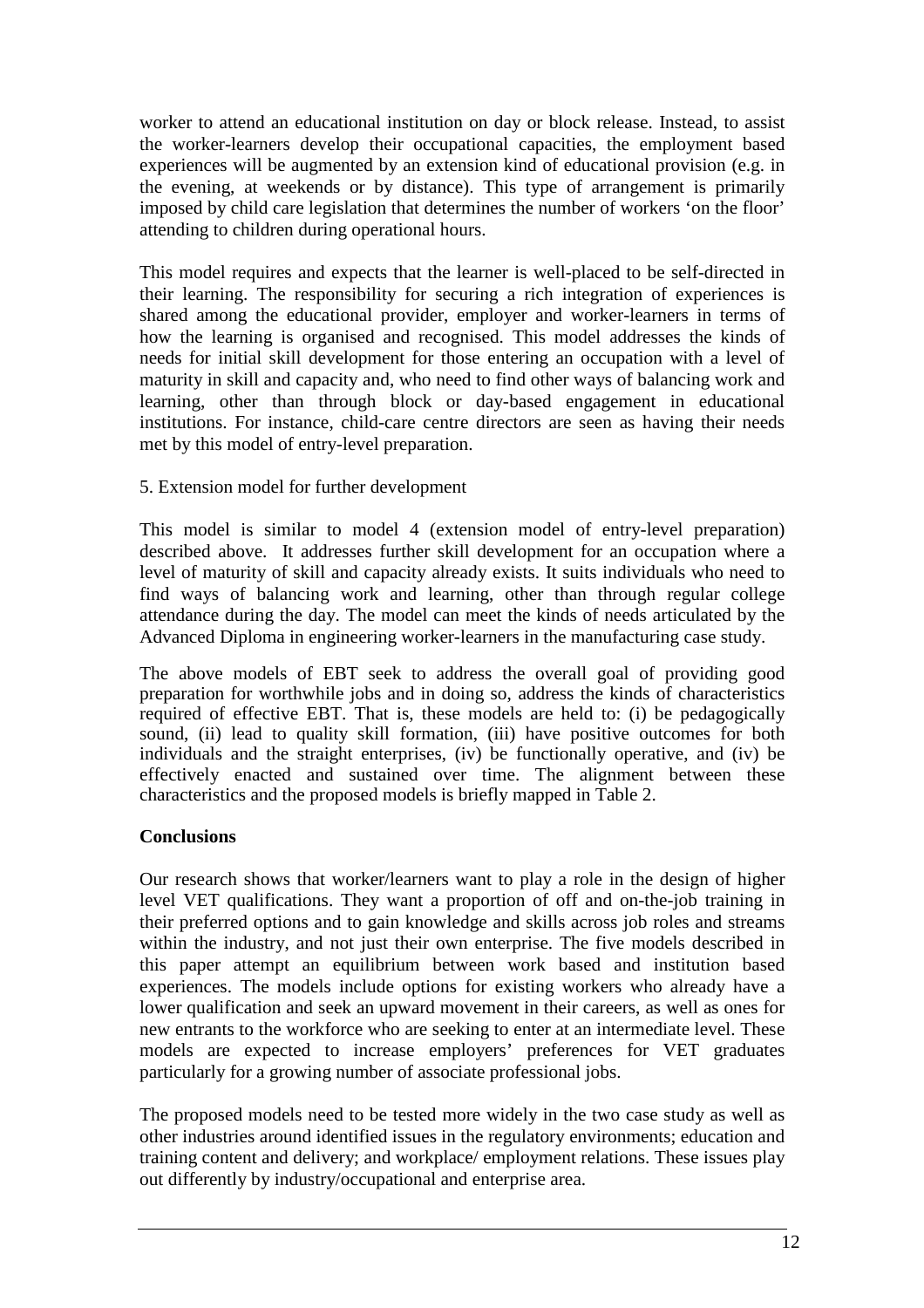| <b>Characteristic</b>                                         | 1. Traditional' entry-level<br>training model                                                                                          | 2. 'Accelerated' entry-level<br>training model                                                                                                                                         | 3. Internship entry-level<br>preparation model                                                                                                                                                                | 4. Extension model of entry-<br>level preparation                                                                                                                                                  | 5. Extension model for further<br>development                                                                                                                                                                     |
|---------------------------------------------------------------|----------------------------------------------------------------------------------------------------------------------------------------|----------------------------------------------------------------------------------------------------------------------------------------------------------------------------------------|---------------------------------------------------------------------------------------------------------------------------------------------------------------------------------------------------------------|----------------------------------------------------------------------------------------------------------------------------------------------------------------------------------------------------|-------------------------------------------------------------------------------------------------------------------------------------------------------------------------------------------------------------------|
| Pedagogically<br>sound                                        | Sequenced integration of<br>experiences in work and<br>educational settings.                                                           | Sequenced integration of<br>experiences in work and<br>educational settings, but carefully<br>calibrated to assist effective skill<br>development in shorter time span.                | Sequenced integration of<br>experiences in work and<br>educational settings, in both<br>earlier accelerated program and<br>through opportunities to hone and<br>extend skills in internees' final<br>year.    | Provision of experiences in work<br>and educational settings. Learners<br>play a key role in the direction and<br>integration of experiences,<br>particularly those in the<br>educational setting. | Provision of experiences in work<br>and educational settings. Learners<br>play a key role in the direction and<br>integration of experiences,<br>particularly those in the<br>educational setting.                |
| <b>Quality skill</b><br>formation                             | Skill formation over time and<br>through support in both workplace<br>and educational settings.                                        | Skill formation over time and<br>through support in both workplace<br>and educational settings, and<br>careful management of<br>experiences and monitoring of<br>accelerated learning. | Skill formation over time and<br>through support in both workplace<br>and educational settings, and<br>careful management of<br>experiences and monitoring of<br>accelerated learning, and<br>internship year | Skill formation over time and<br>through support in both workplace<br>and educational setting.                                                                                                     | Specialising through further skill<br>formation over time and with<br>support in both workplace and<br>educational setting.                                                                                       |
| <b>Quality outcomes</b><br>for individuals and<br>enterprises | Development of industry and<br>enterprise-level skills that provides<br>learner with employability and<br>industry adaptable outcomes. | Development of industry and<br>enterprise-level skills that provides<br>learner with employability and<br>industry adaptable outcomes.                                                 | Development of industry and<br>enterprise-level skills that provides<br>learner with employability and<br>industry adaptable outcomes.                                                                        | Development of industry and<br>enterprise-level skills that provides<br>learner with employability and<br>industry adaptable outcomes.                                                             | Development of industry and<br>enterprise-level skills that provides<br>learner with employability and<br>industry adaptable outcomes, with<br>a particular emphasis on personal<br>and professional development. |
| Functionally<br>operative                                     | Traditional model well accepted in<br>many industries.                                                                                 | A model that some enterprises<br>have requested to be introduced.                                                                                                                      | A model requiring the commitment<br>of enterprises to secure<br>outcomes, and support the level of<br>competence they are requesting.                                                                         | Traditional model well accepted in<br>many industries, which relies on<br>the maturity of the learners.                                                                                            | Traditional model well accepted in<br>many industries.                                                                                                                                                            |
| Effectively<br>enacted and<br>sustained                       | Demonstrated capacity for it so be<br>enacted and sustained.                                                                           | A model requiring the commitment<br>of enterprises to secure<br>outcomes, and support the level of<br>competence they are requesting.                                                  | A model requiring the commitment<br>of enterprises to secure<br>outcomes, and support the level of<br>competence they are requesting.                                                                         | Demonstrated capacity for it to be<br>enacted and sustained                                                                                                                                        | Traditional model well accepted in<br>many industries.                                                                                                                                                            |